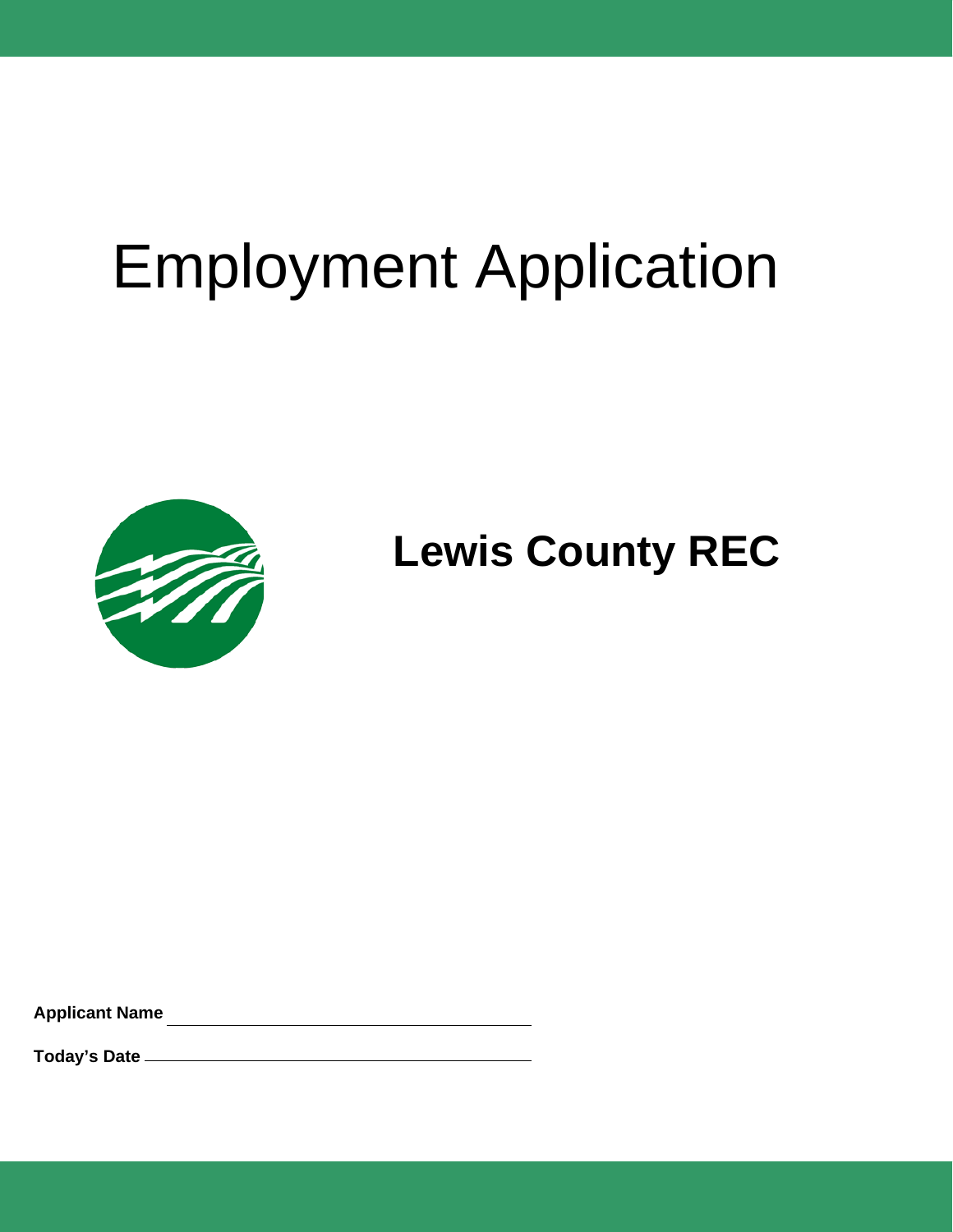### Personal Information (Please Print Clearly)

|                                                                                                                                                                                                                                      | <b>First Name</b>                                                                                                                 | Middle Name                             |
|--------------------------------------------------------------------------------------------------------------------------------------------------------------------------------------------------------------------------------------|-----------------------------------------------------------------------------------------------------------------------------------|-----------------------------------------|
| Street Address <b>Contract Contract Contract Contract Contract Contract Contract Contract Contract Contract Contract Contract Contract Contract Contract Contract Contract Contract Contract Contract Contract Contract Contract</b> |                                                                                                                                   |                                         |
| City                                                                                                                                                                                                                                 |                                                                                                                                   | State <b>State State State Zip Code</b> |
| Previous address if less than 5 years at current address                                                                                                                                                                             |                                                                                                                                   |                                         |
|                                                                                                                                                                                                                                      |                                                                                                                                   |                                         |
|                                                                                                                                                                                                                                      |                                                                                                                                   |                                         |
|                                                                                                                                                                                                                                      | I understand that upon employment, proof of legal right to work in the United States and completion of I-9 form will be required. |                                         |
| Are you eligible to work for any United States employer at this time?                                                                                                                                                                | Yes                                                                                                                               | <b>INo</b>                              |
| If you are under 18 years of age, do you have a work permit?                                                                                                                                                                         | No<br>Yes                                                                                                                         |                                         |
| Have you ever been convicted of a felony? $\Box$ Yes                                                                                                                                                                                 | If yes explain<br>No.                                                                                                             |                                         |
| Do you have a valid driver's license?                                                                                                                                                                                                | Yes<br>No<br>License #                                                                                                            | Expires                                 |
| Do you have a valid Commercial Driver's License<br>$(CDL)$ ?                                                                                                                                                                         | No<br>License #<br>Yes                                                                                                            | Expires                                 |
|                                                                                                                                                                                                                                      |                                                                                                                                   |                                         |
| Can you travel if the position requires travel? $\Box$ Yes No                                                                                                                                                                        |                                                                                                                                   |                                         |
|                                                                                                                                                                                                                                      | If you have ever worked under or earned degrees under another name, please list below:                                            |                                         |
|                                                                                                                                                                                                                                      | <b>First Name</b>                                                                                                                 | <b>Middle Name</b>                      |
| Last Name<br><b>Position Desired</b>                                                                                                                                                                                                 |                                                                                                                                   |                                         |
| <b>Position Applied for</b>                                                                                                                                                                                                          |                                                                                                                                   |                                         |
| How did you learn<br>of this vacancy?                                                                                                                                                                                                |                                                                                                                                   |                                         |
| <b>Salary Desired</b><br>(Annual) \$                                                                                                                                                                                                 | <b>Date Available</b>                                                                                                             |                                         |
| Are you able to perform the essential functions of this position?                                                                                                                                                                    | Yes                                                                                                                               | No                                      |
|                                                                                                                                                                                                                                      | If no, what accommodation would make it possible for you to perform this job?                                                     |                                         |
|                                                                                                                                                                                                                                      | Have you previously been employed by Lewis County REC or another electric cooperative? No                                         | Yes                                     |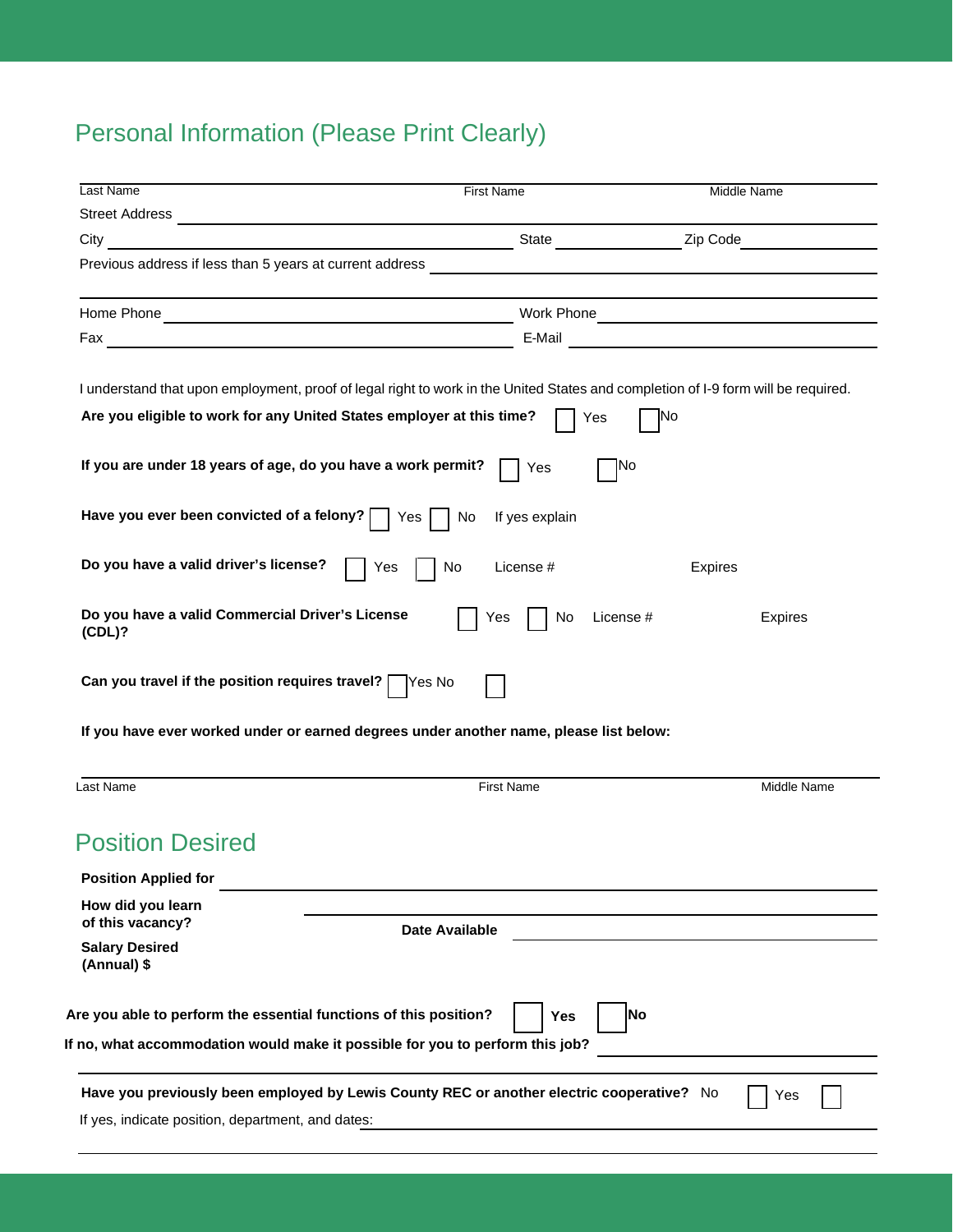**Do you have any relatives employed at Lewis County REC?** No

**If Yes, who?** 

Lewis County REC is an equal opportunity employer and recruits, advertises, employs, promotes, transfers, disciplines, and discharges without regard to race, color, religion, national origin, age, sex, marital status, ancestry, physical or mental disability, or veteran status.

#### Education and Training

| Indicate Last Level of Education Completed                                                                                                                                 |                                           |            |                   |                        |               |
|----------------------------------------------------------------------------------------------------------------------------------------------------------------------------|-------------------------------------------|------------|-------------------|------------------------|---------------|
| 4 College or University 1<br>High School<br>Graduate School<br>$\overline{2}$<br>$\mathbf{3}$<br>$2 \Box 3$<br>$\Box$ $\Box$ $\Box$ $\Box$ $\Box$<br>$\vert 4 \vert$<br>11 |                                           |            |                   |                        |               |
| <b>Type of Education</b>                                                                                                                                                   | Name and Location ( City, State, Country) | <b>GPA</b> | Did you graduate? | <b>Major and Minor</b> | Degree Earned |
|                                                                                                                                                                            |                                           |            |                   |                        |               |
|                                                                                                                                                                            |                                           |            |                   |                        |               |
|                                                                                                                                                                            |                                           |            |                   |                        |               |
|                                                                                                                                                                            |                                           |            |                   |                        |               |
|                                                                                                                                                                            |                                           |            |                   |                        |               |
|                                                                                                                                                                            |                                           |            |                   |                        |               |
|                                                                                                                                                                            |                                           |            |                   |                        |               |
|                                                                                                                                                                            |                                           |            |                   |                        |               |

\_\_\_\_\_\_\_\_\_\_\_\_\_\_\_\_\_\_\_\_\_\_\_\_\_\_\_\_\_\_\_\_\_\_\_\_\_\_\_\_\_\_\_\_\_\_\_\_\_\_\_\_\_\_\_\_\_\_\_\_\_\_\_\_\_\_\_\_\_\_\_\_\_\_\_\_\_\_\_\_\_\_\_\_\_\_\_\_\_\_\_\_\_\_\_\_\_\_\_\_\_\_\_\_\_\_\_\_\_\_\_\_\_ \_\_\_\_\_\_\_\_\_\_\_\_\_\_\_\_\_\_\_\_\_\_\_\_\_\_\_\_\_\_\_\_\_\_\_\_\_\_\_\_\_\_\_\_\_\_\_\_\_\_\_\_\_\_\_\_\_\_\_\_\_\_\_\_\_\_\_\_\_\_\_\_\_\_\_\_\_\_\_\_\_\_\_\_\_\_\_\_\_\_\_\_\_\_\_\_\_\_\_\_\_\_\_\_\_\_\_\_\_\_\_\_\_

\_\_\_\_\_\_\_\_\_\_\_\_\_\_\_\_\_\_\_\_\_\_\_\_\_\_\_\_\_\_\_\_\_\_\_\_\_\_\_\_\_\_\_\_\_\_\_\_\_\_\_\_\_\_\_\_\_\_\_\_\_\_\_\_\_\_\_\_\_\_\_\_\_\_\_\_\_\_\_\_\_\_\_\_\_\_\_\_\_\_\_\_\_\_\_\_\_\_\_\_\_ \_\_\_\_\_\_\_\_\_\_\_\_\_\_\_\_\_\_\_\_\_\_\_\_\_\_\_\_\_\_\_\_\_\_\_\_\_\_\_\_\_\_\_\_\_\_\_\_\_\_\_\_\_\_\_\_\_\_\_\_\_\_\_\_\_\_\_\_\_\_\_\_\_\_\_\_\_\_\_\_\_\_\_\_\_\_\_\_\_\_\_\_\_\_\_\_\_\_\_\_\_

\_\_\_\_\_\_\_\_\_\_\_\_\_\_\_\_\_\_\_\_\_\_\_\_\_\_\_\_\_\_\_\_\_\_\_\_\_\_\_\_\_\_\_\_\_\_\_\_\_\_\_\_\_\_\_\_\_\_\_\_\_\_\_\_\_\_\_\_\_\_\_\_\_\_\_\_\_\_\_\_\_\_\_\_\_\_\_\_\_\_\_\_\_\_\_\_\_\_\_\_\_ \_\_\_\_\_\_\_\_\_\_\_\_\_\_\_\_\_\_\_\_\_\_\_\_\_\_\_\_\_\_\_\_\_\_\_\_\_\_\_\_\_\_\_\_\_\_\_\_\_\_\_\_\_\_\_\_\_\_\_\_\_\_\_\_\_\_\_\_\_\_\_\_\_\_\_\_\_\_\_\_\_\_\_\_\_\_\_\_\_\_\_\_\_\_\_\_\_\_\_\_\_

Professional certifications and licenses (such as CPA, NASD series 6)\_\_\_\_\_\_\_\_\_\_\_\_\_\_\_\_\_\_\_\_\_\_\_\_\_\_\_\_\_\_\_\_\_\_\_\_\_\_\_\_\_\_\_\_\_\_\_

Computer skills (software programs, hardware, operating systems) \_\_\_\_\_\_\_\_\_\_\_\_\_\_\_\_\_\_\_\_\_\_\_\_\_\_\_\_\_\_\_\_\_\_\_\_\_\_\_\_\_\_\_\_\_\_\_\_

Other skills or experience that are pertinent to the job applied for \_\_\_\_\_\_\_\_\_\_\_

#### Employment History (Please Print Clearly)

**MUST BE COMPLETED EVEN IF ATTACHING YOUR RESUME.** 

**List your last three employers with the most recent first. If you are currently employed, may we contact your employer?**  $\Box$  Yes  $\Box$  No

|--|--|

Yes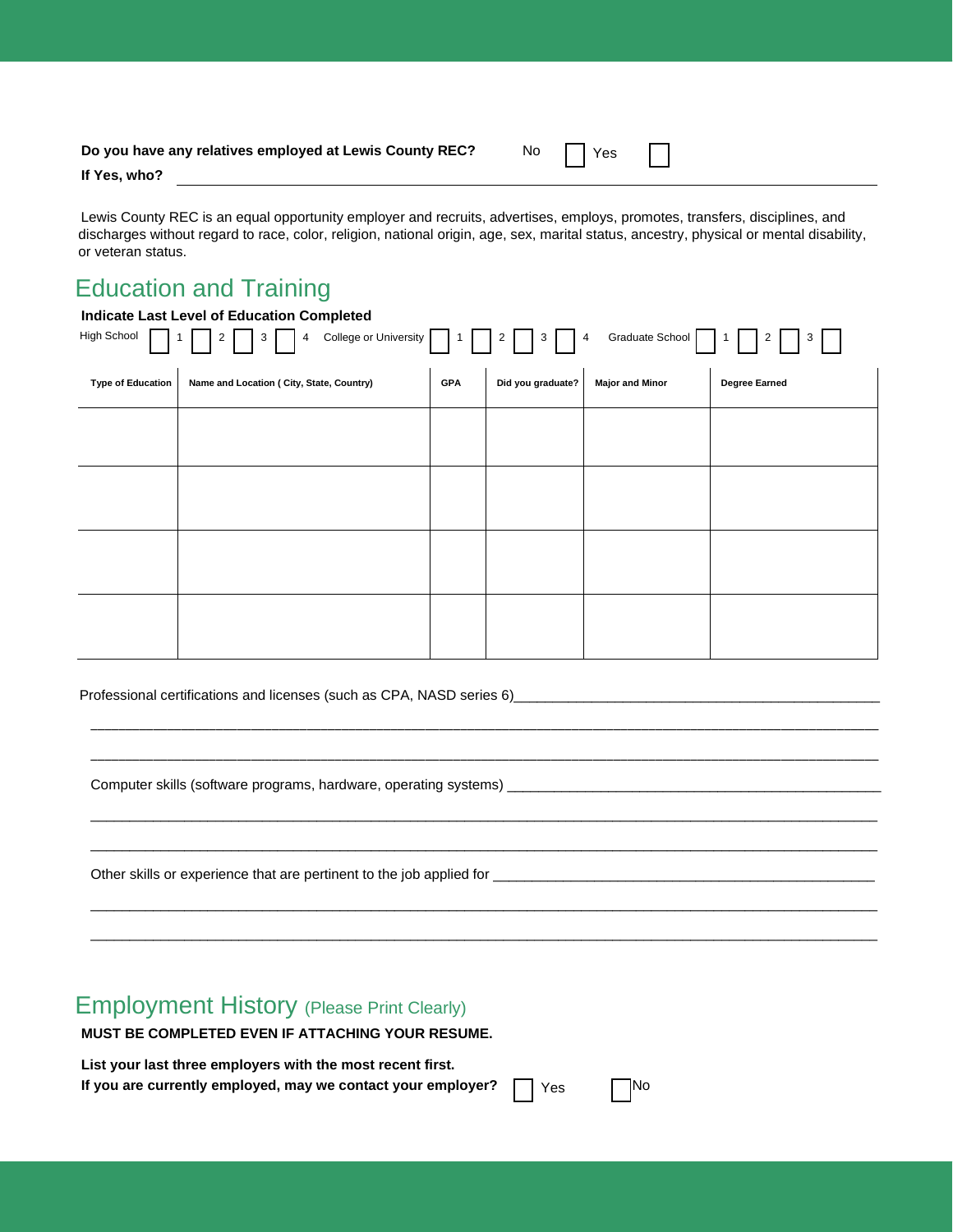| Previous Employer                                                   |            |                        |                                                                                                                                                                                                                                     |
|---------------------------------------------------------------------|------------|------------------------|-------------------------------------------------------------------------------------------------------------------------------------------------------------------------------------------------------------------------------------|
| Dates Employed-From                                                 |            | To                     |                                                                                                                                                                                                                                     |
|                                                                     | Month/Year |                        | Month/Year                                                                                                                                                                                                                          |
| <b>Starting Salary</b>                                              |            |                        | Ending Salary <u>experience</u> and the service of the service of the service of the service of the service of the service of the service of the service of the service of the service of the service of the service of the service |
| <b>Contact's Phone Number</b>                                       |            | Address                |                                                                                                                                                                                                                                     |
|                                                                     |            |                        |                                                                                                                                                                                                                                     |
| Supervisor's Name                                                   |            | Supervisor's Job Title |                                                                                                                                                                                                                                     |
| Your Job Title                                                      |            |                        |                                                                                                                                                                                                                                     |
|                                                                     |            |                        |                                                                                                                                                                                                                                     |
|                                                                     |            |                        |                                                                                                                                                                                                                                     |
|                                                                     |            |                        |                                                                                                                                                                                                                                     |
| Previous Employer                                                   |            |                        |                                                                                                                                                                                                                                     |
| Dates Employed-From                                                 | Month/Year | To                     | Month/Year                                                                                                                                                                                                                          |
| <b>Starting Salary</b>                                              |            |                        |                                                                                                                                                                                                                                     |
| <b>Contact's Phone Number</b>                                       |            | Address                |                                                                                                                                                                                                                                     |
|                                                                     |            |                        |                                                                                                                                                                                                                                     |
| Supervisor's Name                                                   |            |                        | Supervisor's Job Title                                                                                                                                                                                                              |
| Your Job Title                                                      |            | Your Duties            |                                                                                                                                                                                                                                     |
|                                                                     |            |                        |                                                                                                                                                                                                                                     |
| Reason for leaving <b>Exercise 2020 CONSUMERS AND READ PROPERTY</b> |            |                        |                                                                                                                                                                                                                                     |
| Previous Employer:                                                  |            |                        |                                                                                                                                                                                                                                     |
| Dates Employed-From                                                 |            | To                     |                                                                                                                                                                                                                                     |
|                                                                     | Month/Year |                        | Month/Year                                                                                                                                                                                                                          |
| <b>Starting Salary</b>                                              |            |                        |                                                                                                                                                                                                                                     |
| Contact's Phone Number                                              |            | Address                |                                                                                                                                                                                                                                     |
| Supervisor's Name                                                   |            |                        | Supervisor's Job Title                                                                                                                                                                                                              |
| Your Job Title                                                      |            | Your Duties            | <u> 1980 - Jan Stein Stein, fransk politik (f. 1980)</u>                                                                                                                                                                            |
|                                                                     |            |                        |                                                                                                                                                                                                                                     |
|                                                                     |            |                        |                                                                                                                                                                                                                                     |
| Reason for leaving                                                  |            |                        |                                                                                                                                                                                                                                     |